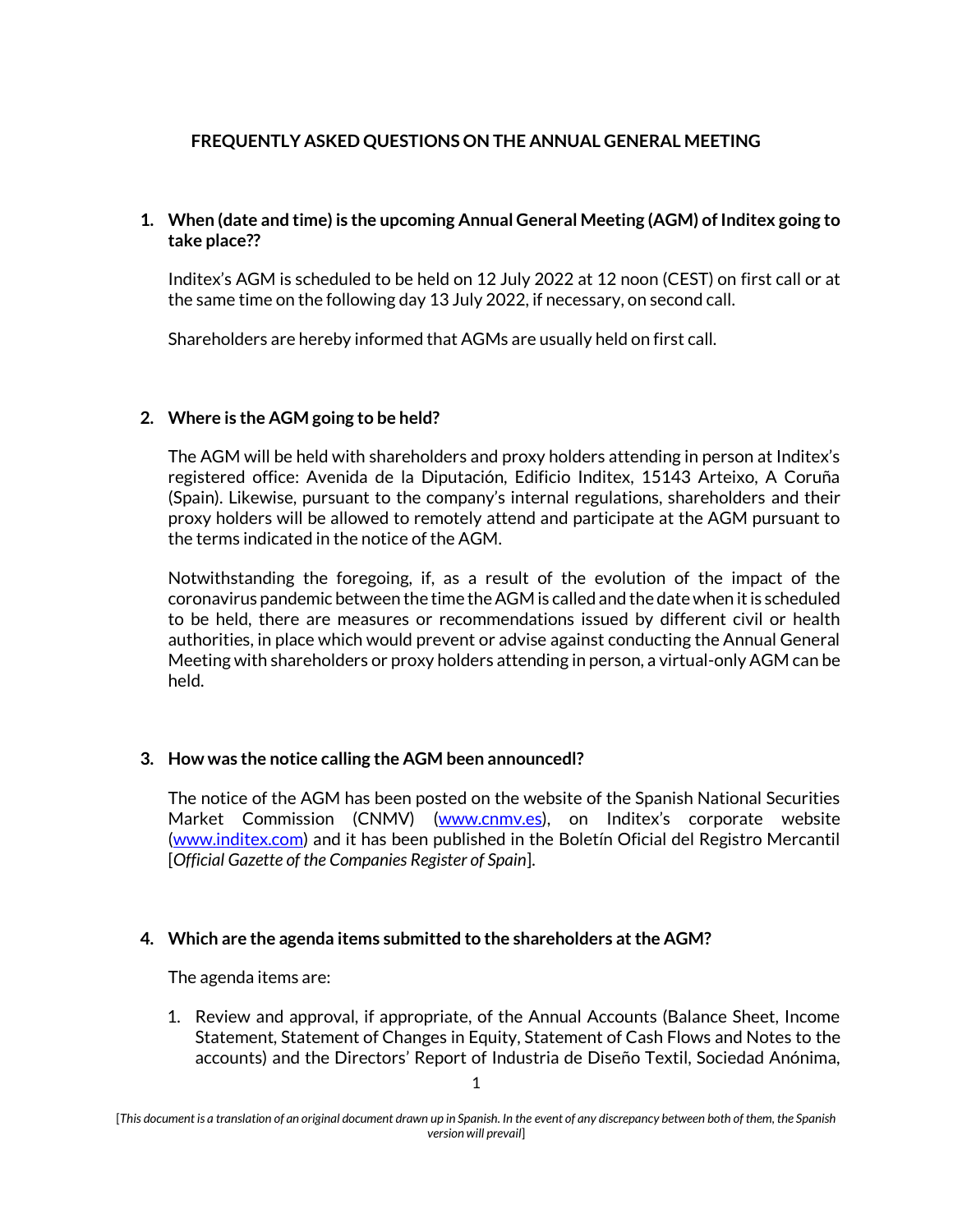(Inditex, S.A.) for financial year ended 31 January 2022. Discharge of the board of directors.

- 2. Review and approval, if appropriate, of the Consolidated Annual Accounts (Consolidated Balance Sheet, Consolidated Income Statement, Consolidated Statement of Comprehensive Income, Consolidated Statement of Changes in Equity, Consolidated Statement of Cash Flows and Notes to the consolidated accounts) and the Consolidated Directors' Report of Inditex Group for financial year ended 31 January 2022.
- 3. Review and approval, if appropriate, of the Statement on Non-financial Information for 2021.
- 4. Distribution of the year's income or loss and dividend distribution.
- 5. Re-election, ratification and election of directors:
	- a) Ratification and election of Ms Marta Ortega Pérez to the board of directors as proprietary director.
	- b) Ratification and election of Mr Óscar García Maceiras to the board of directors as executive director.
	- c) Re-election of Ms Pilar López Álvarez to the board of directors as independent director.

Re-election of Mr Rodrigo Echenique Gordillo to the board of directors as independent director.

- 6. Appointment of Ernst & Young S.L. as statutory auditor of the Company and its Group for FY2022, FY2023 and FY2024.
- 7. Approval of the novation of the former Executive Chairman's post-contractual noncompete agreement.
- 8. Amendment to the Directors' Remuneration Policy for FY2021, FY2022 and FY2023.
- 9. Advisory vote (say on pay) on the Annual Report on Remuneration of Directors.
- 10. Granting of powers to implement resolutions.
- 11. Reporting to the Annual General Meeting on the amendments to the Board of Directors' Regulations.
- **5. Who is entitled to submit a supplement to the notice? Which procedure should be followed?**

<sup>[</sup>*This document is a translation of an original document drawn up in Spanish. In the event of any discrepancy between both of them, the Spanish version will prevail*]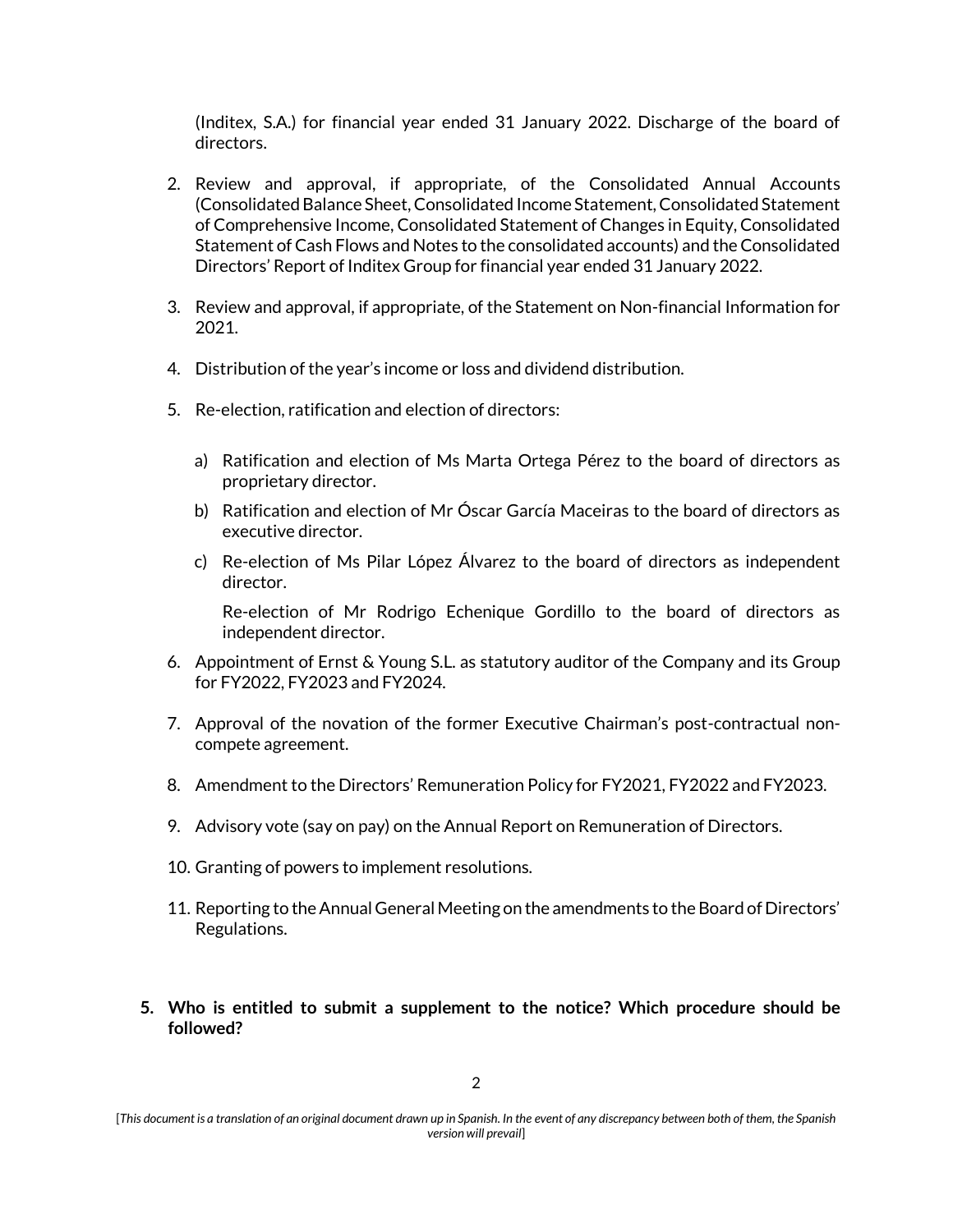Shareholders holding at least 3% of the share capital may request the publication of a supplement to the notice of the AGM, adding one or more agenda items provided that, however, such new items are duly supported by the rationale thereof or, where appropriate, by a substantiated proposal for a resolution.

A certified notice of such request (addressed to the "General Counsel's Office") must be received at the company's registered office within 5 days of publication of this notice.

### **6. Who is entitled to submit substantiated proposals of resolutions? How can this be done?**

Shareholders representing at least 3% of the share capital may submit by certified notice (addressed to the General Counsel's Office) which must be received at the company's registered office within 5 days of the date of publication of the notice of the AGM, substantiated proposals of resolutions, on items already included or which must be included on the agenda of the AGM, pursuant to the section 519 of the *(Spanish)* Companies Act (LSC *(Spanish acronym)*).

## **7. Which documentation has been made available to shareholders to facilitate their attendance and informed participation?**

In accordance with the provisions of the Companies Act, the Articles of Association and the Regulations of the General Meeting of Shareholders, shareholders shall have the right to examine the following documents at the Company's registered office, visit the Company's website (www.inditex.com) and/or request delivery or dispatch thereof, free of charge:

- 1.- Agenda.
- 2.- Notice of the Annual General Meeting.
- 3.- The full text of the proposed resolutions regarding all agenda items.

4.- The Annual Accounts and the Directors' Report of Industria de Diseño Textil, S.A. (Inditex, S.A.) and the Consolidated Annual Accounts and Consolidated Directors' Report of the Inditex Group for financial year 2021 that include the Statement on Non-financial Information, and the respective Auditor's Reports.

5.- The statement of Directors' responsibilities regarding the contents of Inditex's individual annual accounts and the consolidated annual accounts of the Inditex Group, pursuant to the provisions of section 118 of the revised text of the Securities Market Act, approved by *Real Decreto Legislativo* 4/2015, of 23 October.

<sup>[</sup>*This document is a translation of an original document drawn up in Spanish. In the event of any discrepancy between both of them, the Spanish version will prevail*]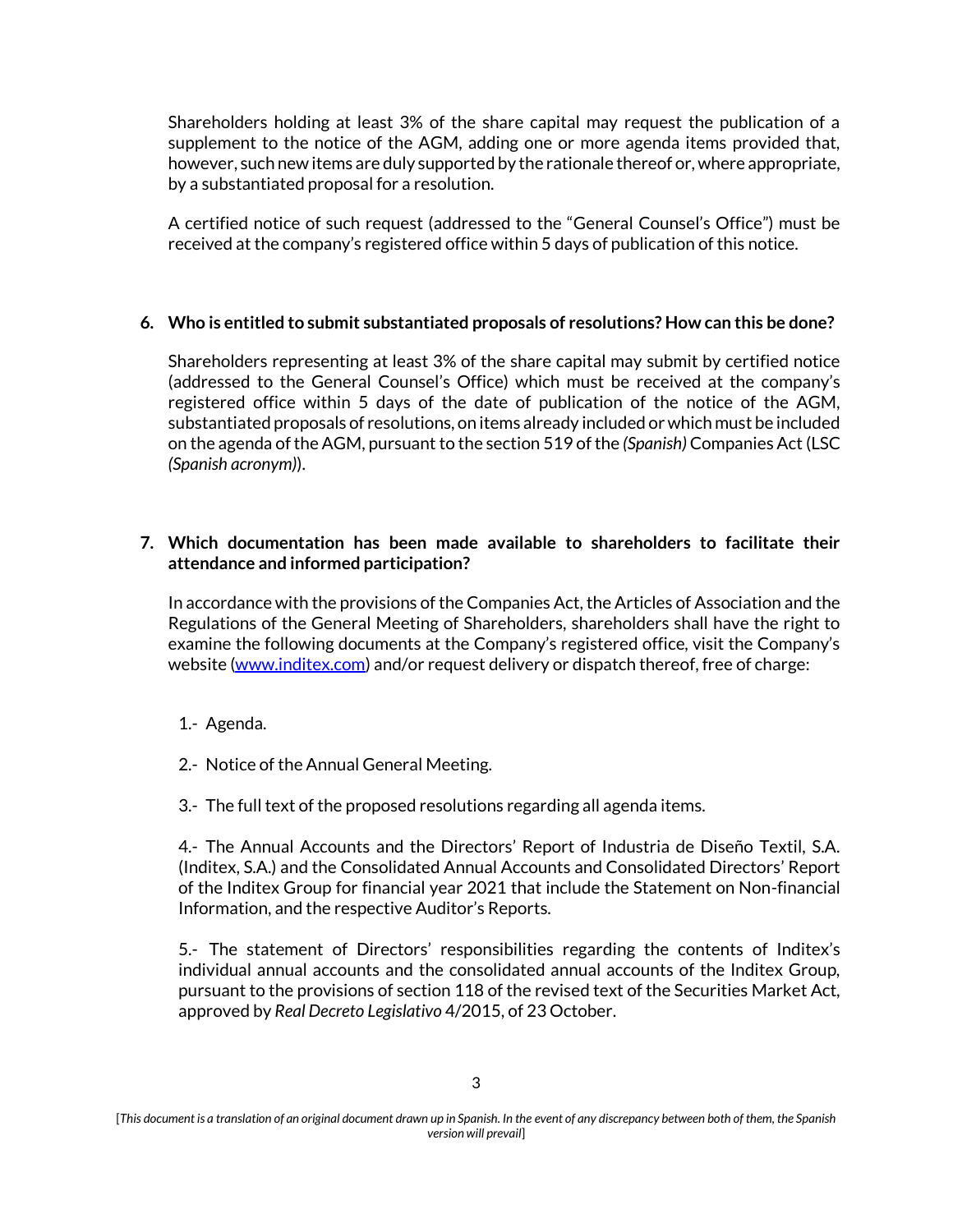6.- The report of the Nomination Committee on the analysis of the needs of the company and the competences required by the board of directors, prior to the selection of directors, pursuant to Recommendation 14 of the Good Governance Code of Listed Companies.

7.- The report of the Nomination Committee on the proposal to ratify and elect Ms Marta Ortega Pérez to the board of directors as proprietary director that the Board of Directors submits to shareholders at the Annual General Meeting.

8.- The report of the Nomination Committee on the proposal to ratify and elect Mr Óscar García Maceiras to the board of directors as executive director, that the Board of Directors submits to shareholders at the Annual General Meeting.

9.- The proposals drawn up by the Nomination Committee on the re-election of Ms Pilar López Álvarez and Mr Rodrigo Echenique Gordillo to the Board of Directors, as nonexecutive independent directors that the Board of Directors submits to shareholders at the Annual General Meeting.

10.- The explanatory report issued by the Board of Directors evaluating the competence, experience and merits of Ms Marta Ortega Pérez and Mr Óscar García Maceiras, whose ratification and election to the Board of Directors as proprietary and executive director, respectively, is submitted to shareholders at the Annual General Meeting, and of Ms Pilar López Álvarez and Mr Rodrigo Echenique whose re-election to the board as independent directors is submitted to shareholders at the Annual General Meeting.

11.- The report of the Audit and Compliance Committee on the proposal for the appointment of the company's statutory auditor, which is submitted as agenda item 6.

12.- The report of the Board of Directors regarding agenda item 7, on the proposal for the approval of the novation of the former Executive Chairman's post-contractual noncompetition agreement.

13.- The draft text of the Directors' Remuneration Policy for FY2021, FY2022 and FY2023, the amendment of which is submitted to shareholders at the Annual General Meeting under agenda item 8.

14.- The explanatory report of the Remuneration Committee regarding agenda item 8 on the amendment to the Directors' Remuneration Policy for FY2021, FY2022 and FY2023.

15.- The Annual Report on Remuneration of Directors for financial year 2021, subject to advisory vote (say on pay) under agenda item 9.

16.- The report of the Board of Directors regarding agenda item 11, relating to the amendments to the Board of Directors' Regulations which were approved by the Board of Directors in the meeting held on 12 May 2022.

17.- The Annual Corporate Governance Report for financial year 2021.

<sup>[</sup>*This document is a translation of an original document drawn up in Spanish. In the event of any discrepancy between both of them, the Spanish version will prevail*]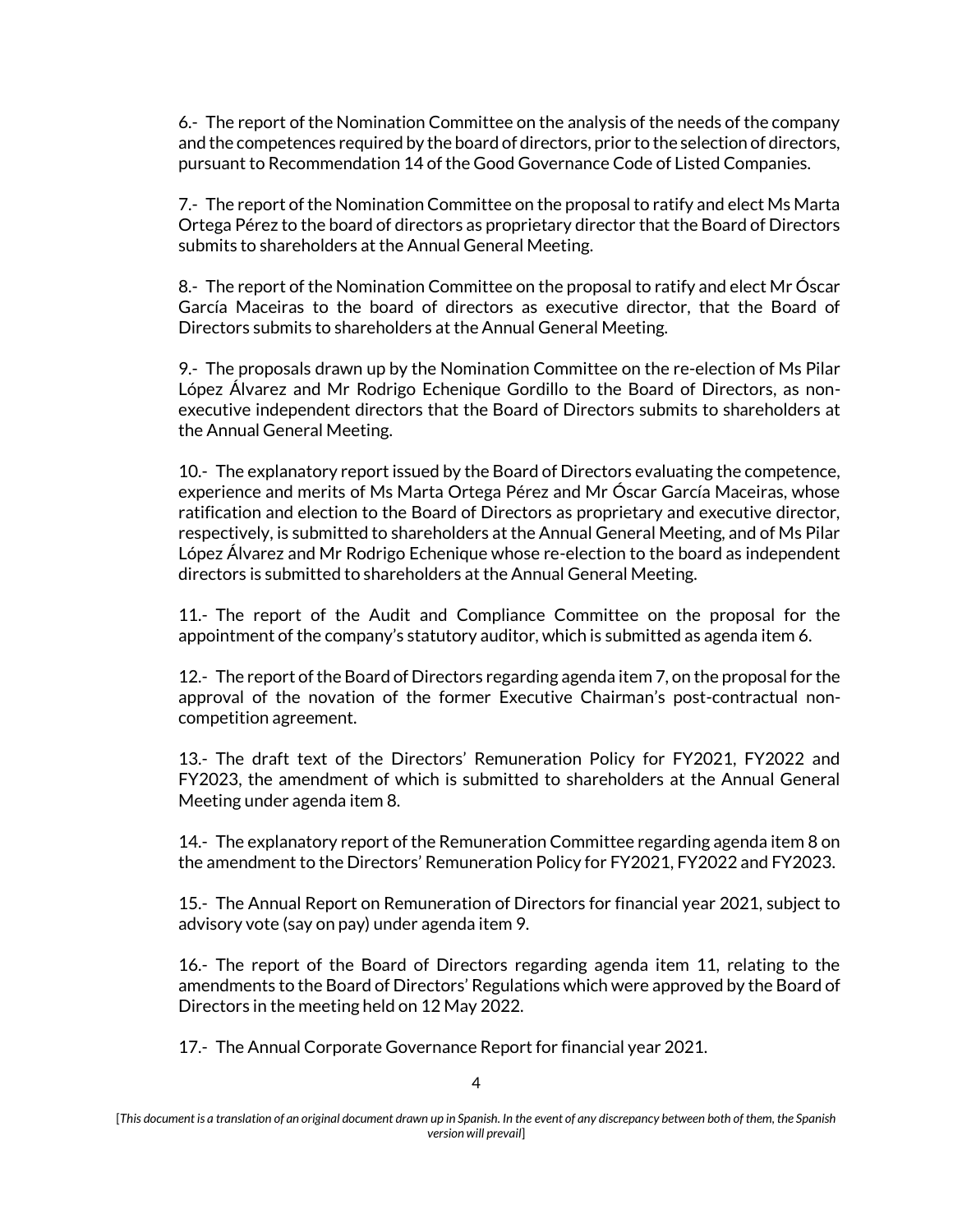18.- The forms to vote by proxy and cast absentee vote.

19.- The rules on the exercise of the rights to vote by proxy and cast absentee vote provided in the document headed "Internal Regulations on Absentee Voting and Proxygranting through Distance Communication Means".

20.- The rules on remote attendance provided in the document headed "Internal Regulations on Remote Attendance".

21.- The total number of shares and voting rights as at the date of the notice.

22.- The document with the FAQ raised by shareholders on the Annual General Meeting and their answers.

Pursuant to the Good Governance Code of Listed Companies, the following documents shall be posted on the corporate website [\(www.inditex.com\)](http://www.inditex.com/) early in advance before the Annual General Meeting is held:

23.- The Annual Report on the proceedings of the Audit and Compliance Committee for financial year 2021.

24.- The Annual Report on the proceedings of the Nomination Committee for financial year 2021.

25.- The Annual Report on the proceedings of the Remuneration Committee for financial year 2021.

26.- The Annual Report on the proceedings of the Sustainability Committee for financial year 2021.

27.- The Report of the Audit and Compliance Committee on the independence of the statutory auditor.

28.- The Report of the Audit and Compliance Committee on related-party transactions carried out in 2021.

29.- 2021 Annual Report.

## **8. How is such documentation made available to shareholders?**

Shareholders may review such information on the corporate website [\(www.inditex.com\)](http://www.inditex.com/), in the "*Compliance*", "*Corporate Governance*", "*AGM*" section.

Likewise, they can review the same at the company's registered office or request the delivery or dispatch thereof free of charge.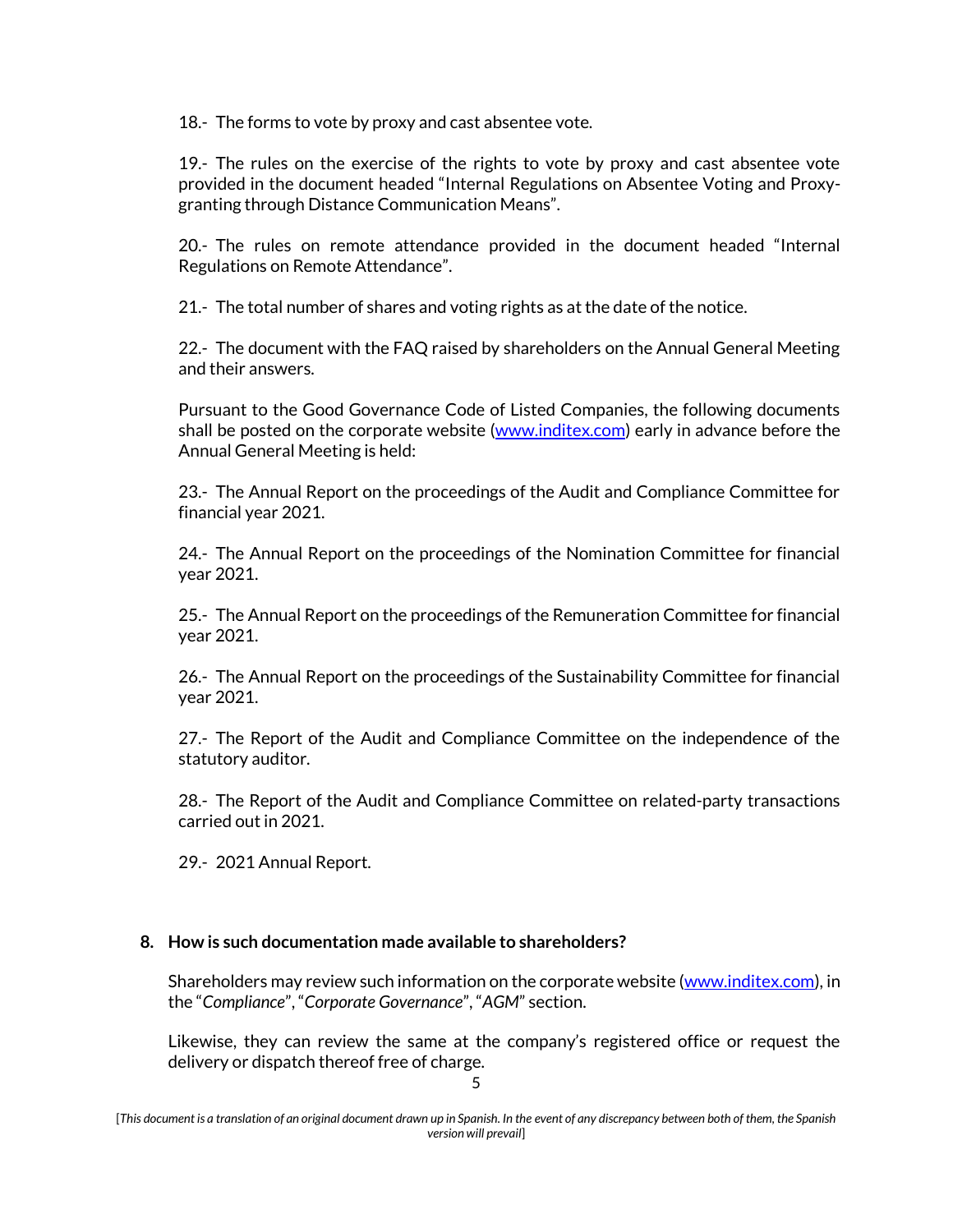# **9. Does the Company release an English translation of such documentation?**

Yes it does. After the notice of the AGM has been published, an English translation of the main documents relating to the AGM is made available on the corporate website. In the event of any discrepancies between the English translation and the Spanish version, this latter shall prevail.

# **10. Which are the contact details of the Shareholders' Office?**

Shareholders may contact the "Shareholders' Office" by any of the following channels:

- Avenida de la Diputación, Edificio Inditex, 15143 Arteixo, A Coruña (Spain);
- $-$  By fax:  $+34981185365$
- By phone: +34 901 33 02 12
- By email: [accionistas@inditex.com](mailto:accionistas@inditex.com)

### **11. Does the Company have an Electronic Shareholder Forum? Where and how can this Electronic Shareholders' Forum be accessed?**

Pursuant to the provisions of section 539.2 LSC, an Electronic Shareholder Forum is available on the corporate website (www.inditex.com, which use shall meet its statutory purpose and adjust to the guarantees and use guidelines provided by the Company.

The Electronic Shareholder Forum may be accessed by any eligible shareholder and associations of shareholders.

## **12. Which type of communications can be sent through the Electronic Shareholder Forum?**

Users of the Electronic Shareholder Forum may send for posting in the Forum, communications regarding exclusively:

- Proposals intended to be submitted as supplement to the agenda disclosed in the notice calling the AGM, adding one or more agenda items.
- Requests for adherence to such proposals.
- Initiatives to reach the minimum percentage of the share capital required to exercise minority rights as provided in statute.

<sup>[</sup>*This document is a translation of an original document drawn up in Spanish. In the event of any discrepancy between both of them, the Spanish version will prevail*]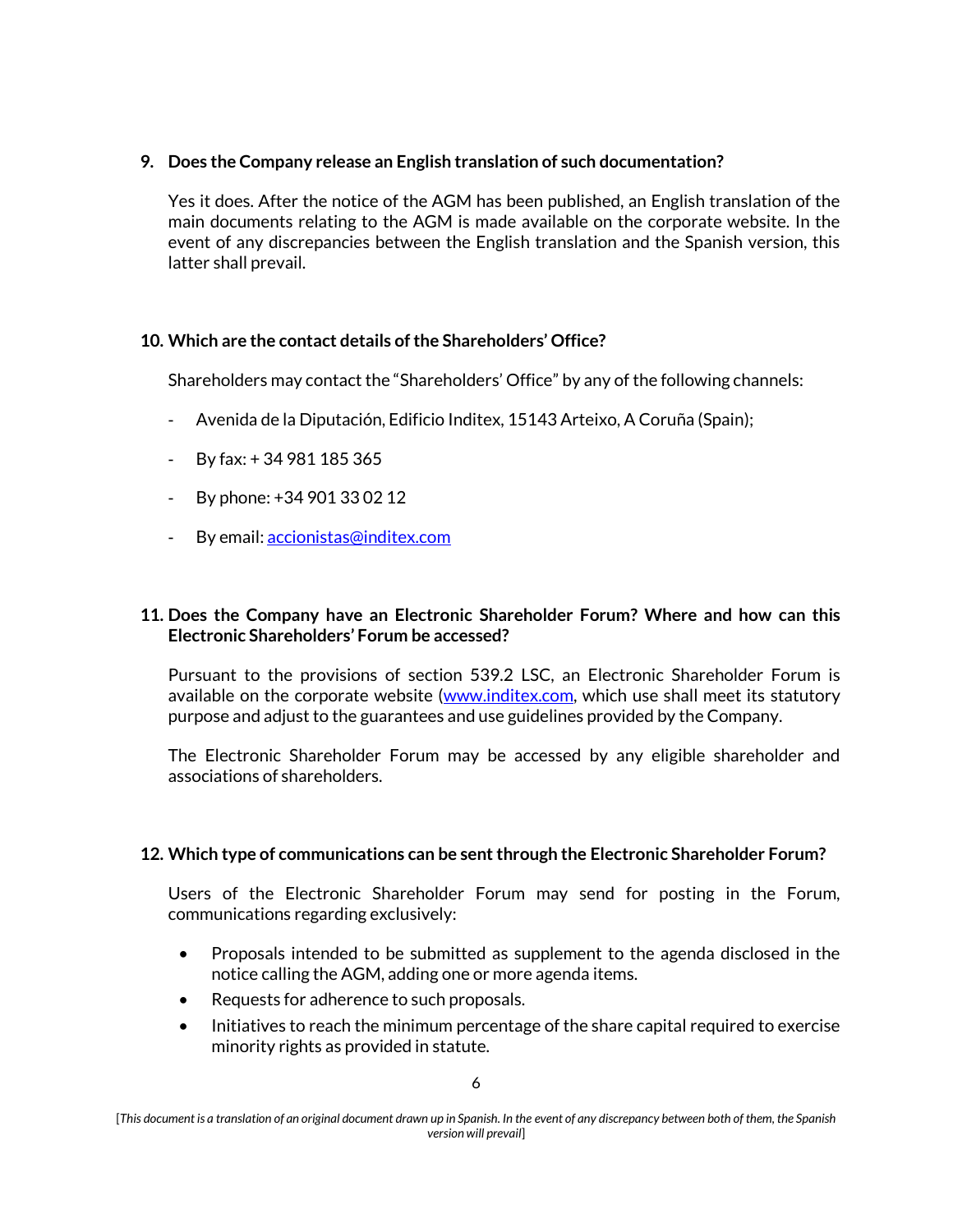• Voluntary proxy offers or solicitations.

## **13. Who has the right to attend the AGM?**

Shareholders holding any number of shares registered in their name with the registers of any entities participant in the Sociedad de Gestión de los Sistemas de Registro, Compensación y Liquidación de Valores, S.A.U. (Iberclear) [*Spanish Central Securities Depositary in charge of the Register of Securities, and the Clearing and Settlement of all trades*], at least 5 days prior to the date scheduled for the AGM to be held, that is, 7 July 2022 if the AGM is held on first call, or 8 July 2022 if it is held on second call, and who remain the holders of such shares as at the date the AGM is conducted and, who are up to date in the payment of calls on unpaid capital, have a right to attend the AGM, either in person or remotely.

### **14. What is required of shareholders to attend the AGM?**

In order to attend the AGM in person or remotely, shareholders shall have the pertaining attendance card issued in their name which shall include the number of shares held and the class thereof, as well as the number of votes they are entitled to cast.

Attendance cards will be issued by the pertaining entity entrusted with the register referred to in question 13 above, to such holders of shares who provide evidence that they have been registered in the aforementioned register at least 5 days before the date when the AGM is to be held.

#### **Remote attendance**

Shareholders wishing to remotely attend the Annual General Meeting must pre-register via the platform available on the corporate website (www.inditex.com), from 9:00 a.m. (CEST) on 1 July de 2022 until twenty-four (24) hours in advance of the time scheduled for the Annual General Meeting to be held on first call, that is, until 12 noon (CEST) on 12 July 2022, as described below.

In order to duly guarantee the authenticity and integrity of electronic communications the following must be available: (i) a current recognized electronic certificate, pursuant to the terms of Act 6/2020 of 11 November relating to certain aspects of electronic trust services, issued by the Spanish Public Certification Authority (CERES), reporting to the Fábrica Nacional de Moneda y Timbre y Real Casa de la Moneda (FNMT-RCM) [*Currency and Stamp National Factory and Spanish Mint*]; (ii) an electronic National Identity Card (eDNI), or; (iii) a set of user/password credentials that shareholders will receive by email having previously filled out the relevant password request form using the platform available on the corporate website, once the Company has verified their identity and status as shareholder.

Remote attendance shall be subject to verification that the registered shareholder has the right to attend the Annual General Meeting. Once the right to attend has been established,

<sup>[</sup>*This document is a translation of an original document drawn up in Spanish. In the event of any discrepancy between both of them, the Spanish version will prevail*]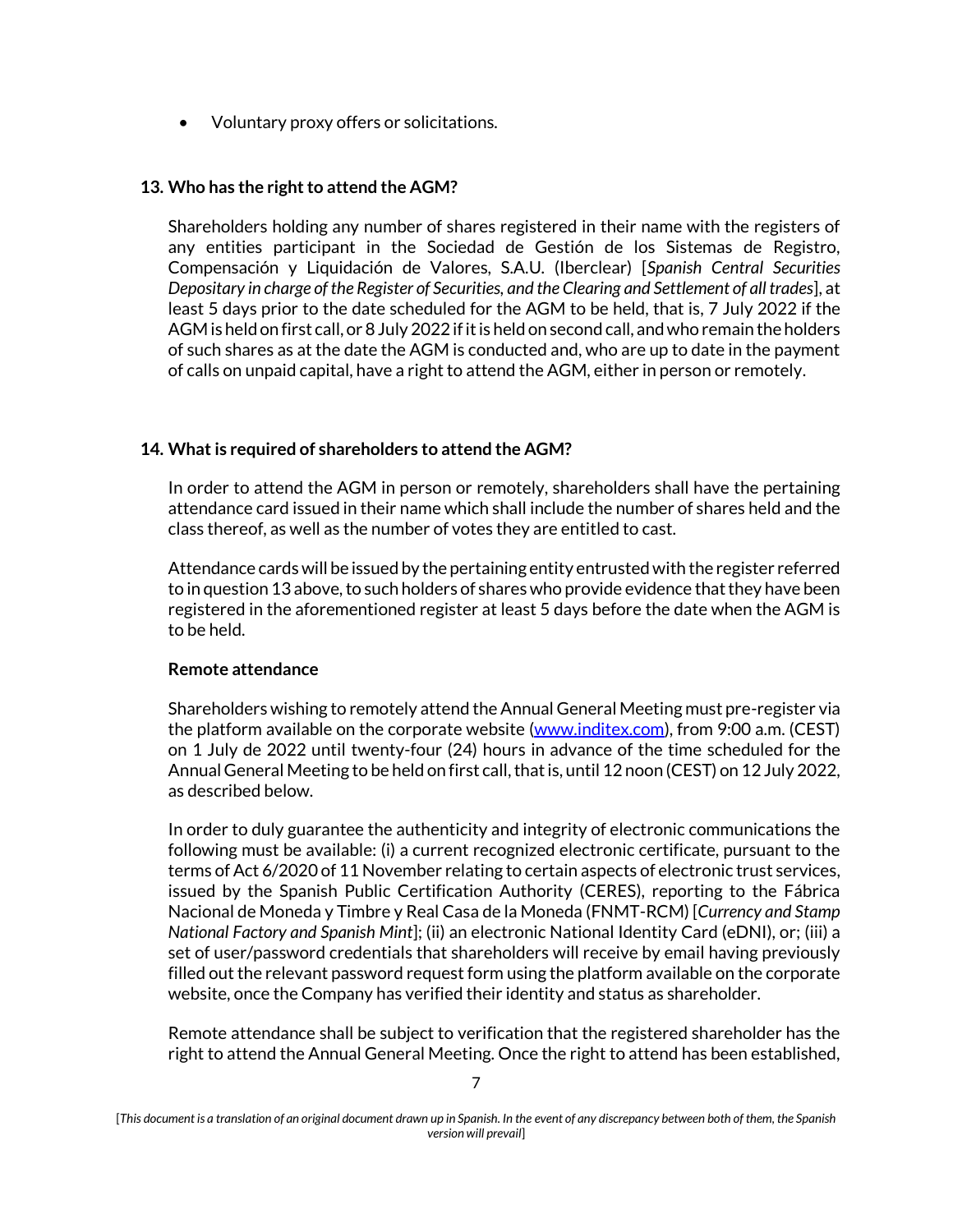shareholders may remotely attend, raise questions and vote at the Annual General Meeting of Shareholders, by logging in on the day the meeting is held.

### **15. Are there any differences between attending the meeting in person or remotely?**

No. Remote attendance of shareholders or proxy holders is equivalent to attending the Annual General Meeting in person. Therefore, the rules on voting and on passing of resolutions provided for in the Articles of Association and the Regulations of the General Meeting of Shareholders for shareholders or proxy holders attending in person will be also applicable to those remotely attending, who will deemed to be present for quorum purposes.

## **16. How many votes do shareholders (or their proxy holders) attending the AGM have?**

Shareholders or proxy holders attending the AGM shall have one vote per each share they hold or represent.

## **17. What time is access to the AGM open?**

#### **Attendance in person**

On the day and at the venue where the AGM is to be held and starting one hour before the scheduled time for the meeting to begin, shareholders may produce their respective attendance or proxy-granting cards to any member of the staff charged with the register of shareholders.

#### **Remote attendance**

Shareholders who have pre-registered to remotely attend the Annual General Meeting as provided in question 14 above, must log in on the corporate website (www.inditex.com), between 10:00 a.m. and 12 noon (CEST) on the day of the meeting and identify themselves as instructed.

#### **18. What time does the access to the AGM close?**

#### **Attendance in person**

No attendance or proxy-granting card produced by shareholders to the staff charged with the register of shareholders after the hour scheduled for the beginning of the Annual General Meeting will be admitted.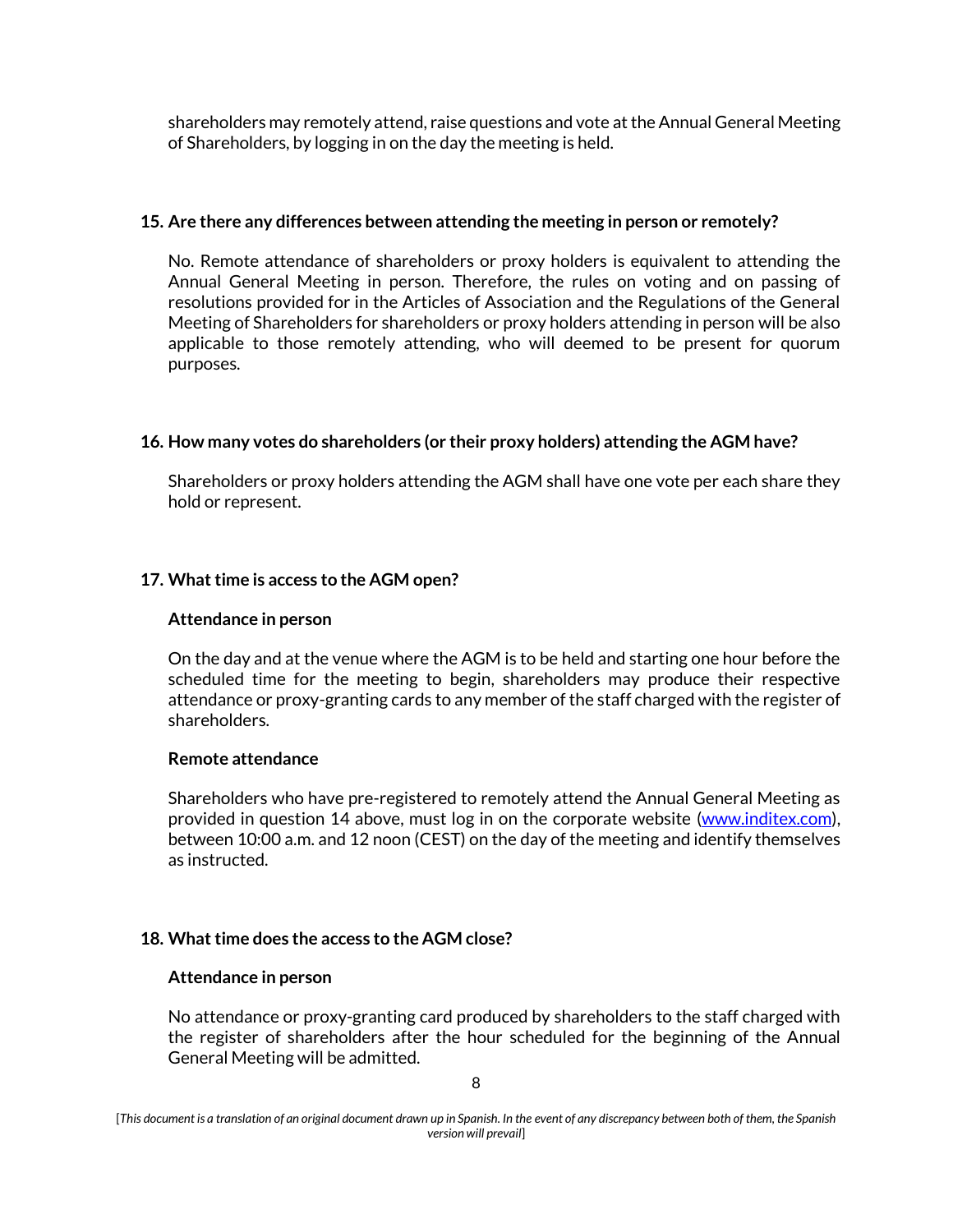Shareholders and proxy holders arriving late at the venue of the AGM, after the time for presenting attendance and proxy-granting cards is over, may attend the meeting as guests but will not be included in the list of attendees.

### **Remote attendance**

Remote attendees will not be allowed access after the time set for the Annual General Meeting to begin. However, like all other shareholders, investors or other parties concerned, shareholders who do not access the remote attendance platform available on the website in time may follow the event which will be streamed live on the corporate website.

## **19. What is the right of shareholders to information? How can this right be exercised?**

Pursuant to the provisions of sections 197 and 520 LSC, as of the date the notice calling the AGM is published and until the fifth day prior to the date scheduled for the Annual General Meeting to be held (i.e., 7 July 2022 if the Annual General Meeting is held on first call, or 8 July 2022 if itis held on second call), shareholders may request in writing from the Board of Directors any information or clarifications they may deem necessary, or raise in writing the questions they may think appropriate, regarding:

- (i) agenda items,
- (ii) the information made available to the public that the Company would have disclosed to CNMV since 13 July 2021, date on which the last AGM was held, and
- (iii) the auditor's reports on individual Annual Accounts and Directors' Report of the Company, and on the consolidated Annual Accounts and consolidated Directors' Report of its subsidiaries for financial year ended 31 January 2022.

For these purposes, shareholders may contact the "Shareholders' Office" (postal address: Avenida de la Diputación, Edificio Inditex, 15143 Arteixo, A Coruña, (Spain); Fax no.: +34 981 185 365 and e-mail: accionistas@inditex.com).

## **Personal request for information**

Shareholders may also request information and/or clarifications on the above listed issues verbally during the AGM.

Valid requests for information, clarifications or questions raised in writing by the shareholders, as well as the answers from the Board of Directors shall be included on the Company's website. Where, prior to the raising of a specific question, the information requested by any shareholder is available in a clear, express and direct manner on the

<sup>[</sup>*This document is a translation of an original document drawn up in Spanish. In the event of any discrepancy between both of them, the Spanish version will prevail*]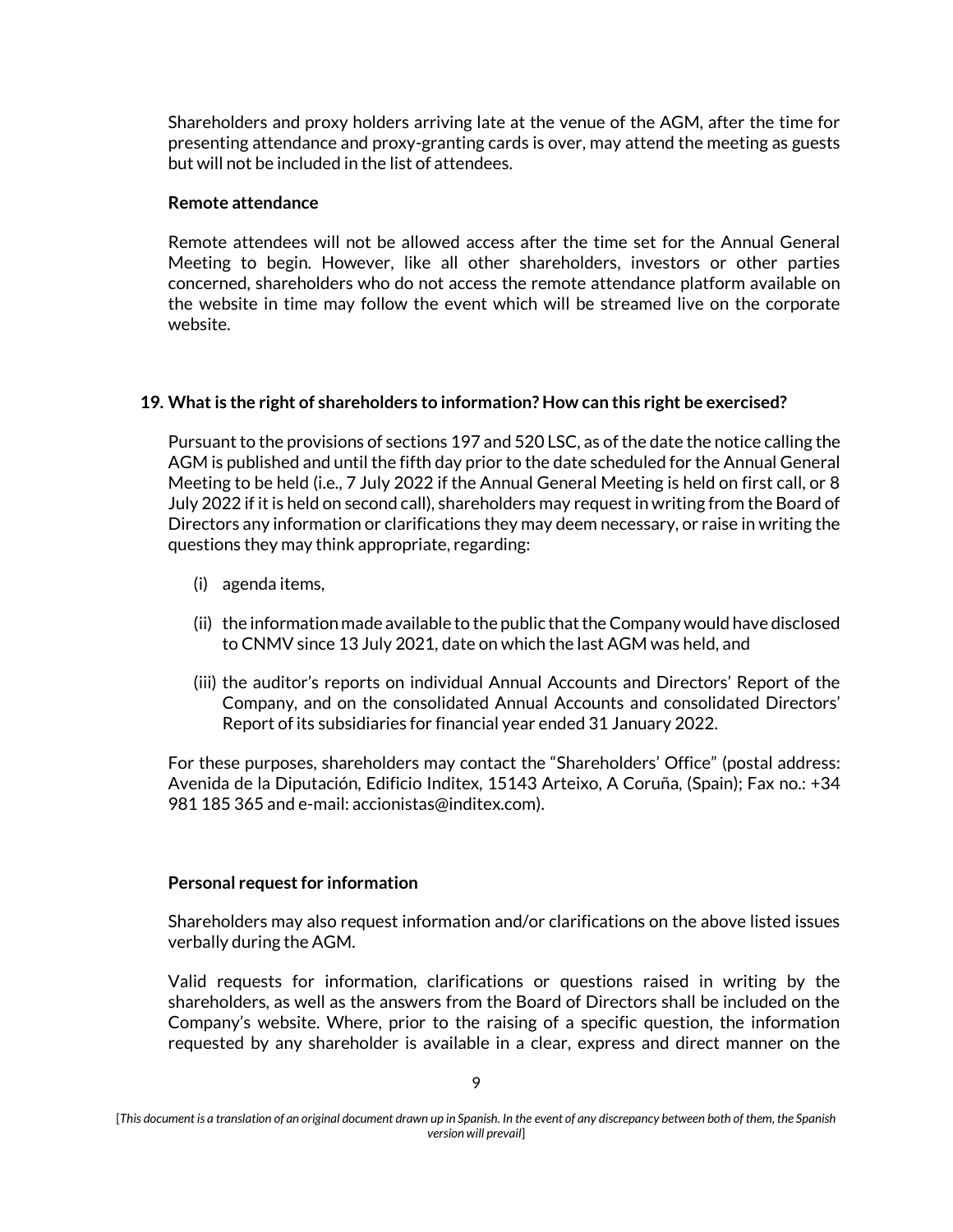Company's website [\(www.inditex.com\)](http://www.inditex.com/), the answer of the Board of Directors may merely refer to the above mentioned information.

The Company will make available to seniors and people with disability the necessary means so that they may exercise their right to information before the Annual General Meeting is held.

#### **Remote requests for information**

Shareholders remotely participating at the Annual General Meeting and intending to request from the board of directors any information or clarifications they may deem necessary, or raise the questions they may think appropriate, regarding items (i), (ii) and (iii) above, must submit their question in writing in the manner and pursuant to the terms and conditions established on the corporate website, from 10:00 a.m. (CEST) on 12 July 2022 if, as scheduled, the Annual General Meeting is held on first call (or the following day, in the same time slot, if held on second call) until the end of the time limit set for addresses and questions from the floor. Questions will be read, as the case may be, during the time slot reserved for Q&A.

Requests for information or clarification validly raised by those remotely attending shall be answered in writing to the party concerned within seven calendar days after the Annual General Meeting, without prejudice to the possibility of the Chair answering them during the time slot reserved for Q&A.

Valid requests for information, clarifications or questions raised following said procedure, as well as the answers provided shall be posted on the Company's website [\(www.inditex.com\)](http://www.inditex.com/), the answer of the Board of Directors may merely refer to the above mentioned information.

## **20. What happens if on the day of the Annual General Meeting, due to technical circumstances not attributable to the Company or for security reasons arising from supervening circumstances, remote attendance cannot take place?**

The Company reserves the right to adopt the appropriate measures in relation to the mechanisms enabled to remotely attend the Annual General Meeting, where necessary due to technical or security reasons. The Company shall not be held liable for any damages that shareholders or proxy holders might incur as a result of the occasional unavailability of the website, as well as any other break-down, line break, failure in the Internet connexion or any other eventuality of the same or similar nature, beyond the control of the Company, without prejudice to adopting the measures that each situation demands, including temporary suspension or extension of the Annual General Meeting, if necessary to guarantee the full exercise of the rights of shareholders or proxy holders.

If, due to technical circumstances not attributable to the Company or for security reasons arising out of subsequent circumstances, remote attendance at the Annual General Meeting

<sup>[</sup>*This document is a translation of an original document drawn up in Spanish. In the event of any discrepancy between both of them, the Spanish version will prevail*]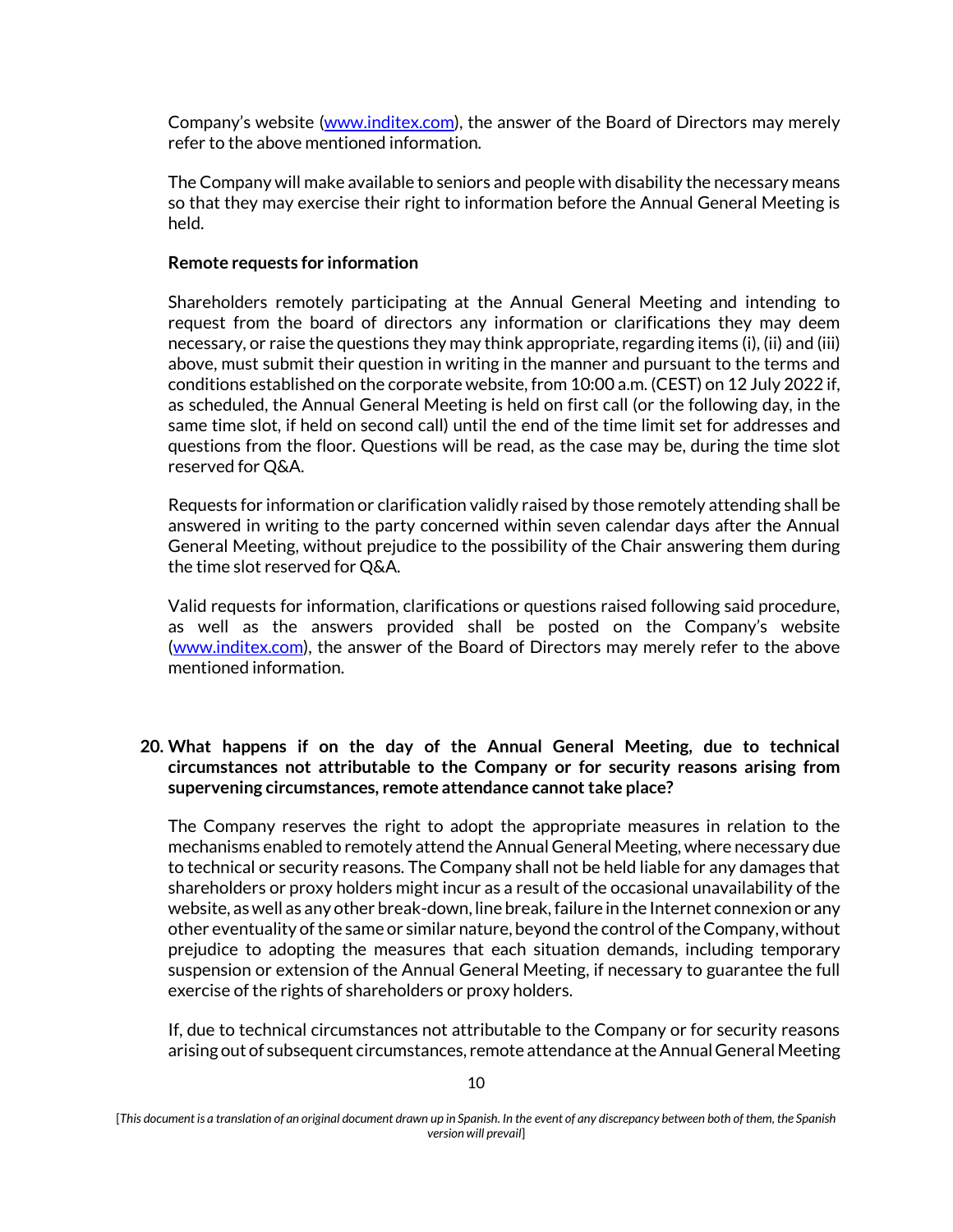cannot take place as expected or if a temporary or definitive interruption in communications occurs during the meeting, this circumstance may not be invoked by shareholders as an unlawful deprivation of his or her rights or as grounds for challenging the resolutions passed by the Annual General Meeting.

## **21. With regard to shareholders who are not able or do not wish to attend in person the AGM, can they attend through a proxy holder? How can a proxy be granted?**

Any shareholder with a right to attend the AGM may be represented therein by a proxy holder, whether or not a shareholder.

Proxies may be granted pursuant to the requirements and provisions of statute, the Articles of Association (article 17) and the Regulations of the General Meeting of Shareholders (section 12), by means of the proxy form printed on the attendance card.

Alternatively, any shareholder may vote by proxy using the "*Proxy and Absentee Voting Card*" form made available by the Company. To do so, they shall download the "*Proxy and Absentee Voting Card*" from the corporate website (www.inditex.com) found in the "*Compliance", "Corporate Governance", "AGM", "AGM Shareholders 2022"* section, print it, fill it out and sign it in the space headed "*Proxy-granting*". Such card shall be produced together with the above referred attendance card issued by the entities where such shareholder has its shares deposited, duly signed under their hand.

## **22. How shall proxy holders and the proxies granted be evidenced in order to have access to the AGM?**

## **Attendance in person**

Proxies granted may be produced by proxy holders on the day and at the venue where the Annual General Meeting is to be held, or alternatively, they may be sent in advance by shareholders, either by post or by courier to the following address: Industria de Diseño Textil, S.A. (Inditex, S.A.), Shareholders' Office, Avenida de la Diputación, Edificio Inditex, 15143 Arteixo, A Coruña (Spain).

Likewise, such card may be delivered, duly filled out and signed, at the participant in the Spanish Central Securities Depositary in charge of the Register of Securities, and the Clearing and Settlement of all trades (Iberclear) where shareholders have their shares deposited so that such entity would send the card to the Company, timely and in due form.

Proxy holders must also fill out and sign where indicated, as the case may be, in the above referred card. At any rate, the Chair of the AGM may, on the same day it is held, urge the proxy holder to evidence such proxy.

<sup>[</sup>*This document is a translation of an original document drawn up in Spanish. In the event of any discrepancy between both of them, the Spanish version will prevail*]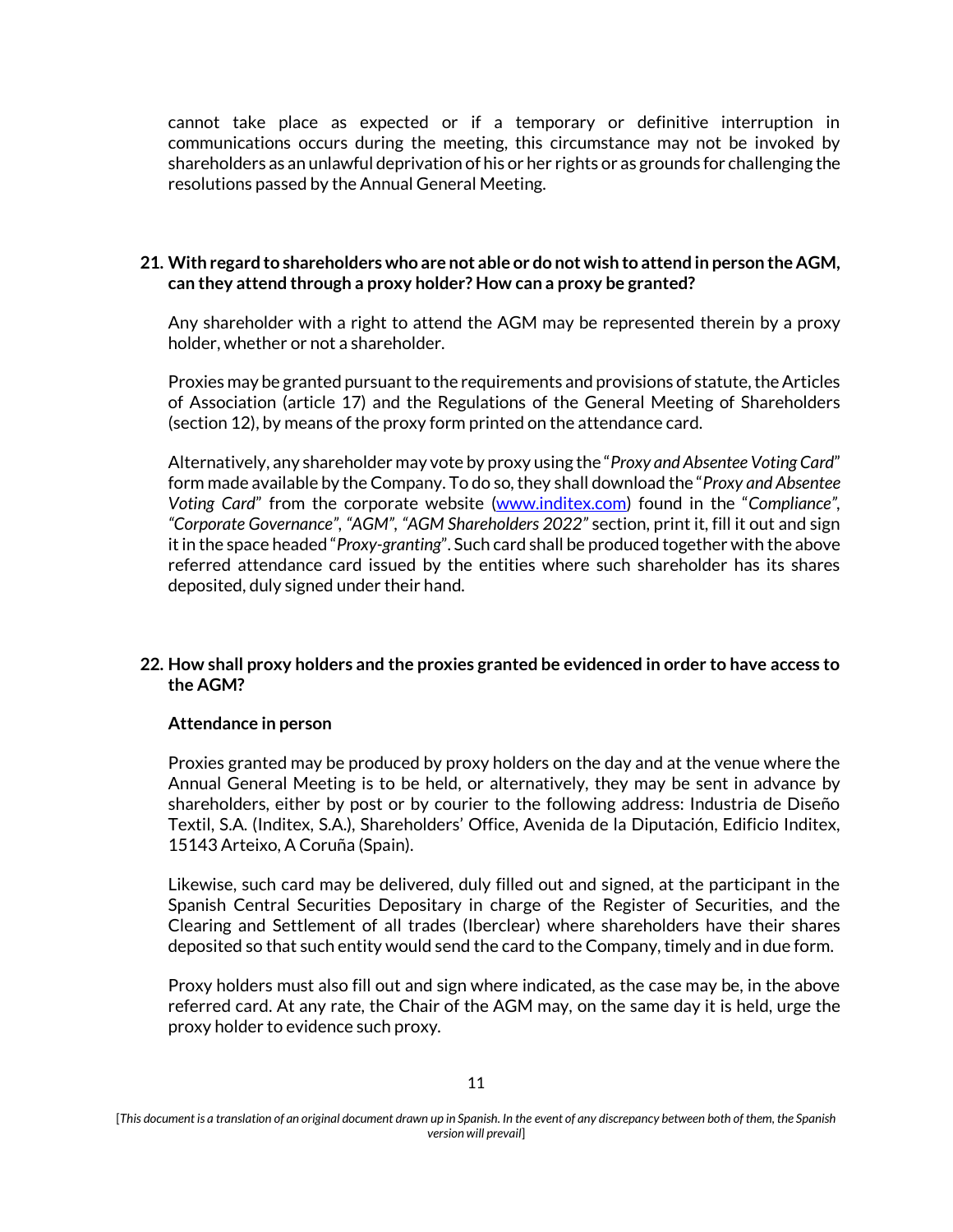Proxy holders of shareholders who are legal persons shall have available a scanned copy of the document in support of their authorities to represent the legal person.

### **Remote attendance**

Proxy holders wishing to remotely attend the AGM shall pre-register in advance via the "*Shareholders' Office*" ([accionistas@inditex.com\)](mailto:accionistas@inditex.com). For such purpose, they must send, together with the attendance card issued by the entity where the shareholder they represent has their shares deposited, (duly signed under the hand of both the proxy grantor and the proxy holder, filling out the proxy-granting space printed in the attendance card), a scanned copy of their national ID card, national ID card for foreignes or passport. Alternatively, they may also send the "Proxy and Absentee Voting Card" that the Company makes available to shareholders on the corporate website (www.inditex.com), in the "*Compliance*", "*Corporate Governance*", "*AGM*", "*AGM 2022*" section. Proxy holders must send a duly completed copy of such card signed under their hand in the "Proxy-granting" space, together with the attendance card issued by the entity where the shareholder they represent has its shares deposited, to the address indicated above, together with a scanned copy of their national identity card, foreigner's identification number or passport.

With regard to proxy holders of shareholders who are legal persons, they must also send to the aforementioned address a scanned copy of the document in support of their authorities to represent the legal person.

Said documentation must be submitted by twenty-four (24) hours in advance of the time scheduled for the Annual General Meeting to be held on first call, that is, by 12 noon (CEST) on 11 July 2022.

## **23. Can shareholders grant proxy by distance communication means?**

Yes they can. Proxies may also be granted electronically by distance communication means using the platform available for such purposes on the corporate website [\(www.inditex.com\)](http://www.inditex.com/), following the rules and directions provided in the space headed "*AGM 2022*" in the "*Compliance*", *"Corporate Governance*", "*AGM*" section in the corporate website. In order to duly guarantee the authenticity and integrity of electronic communications, the following must be available: (i) a current recognized electronic certificate, pursuant to the terms of Act 6/2020, of 11 November relating to certain aspects of electronic trust services, issued by the , the Spanish Public Certification Authority (CERES), reporting to the Currency and Stamp National Factory and Spanish Mint; (ii) an electronic National Identity Card (eDNI), or; (iii) a set of user/password credentials that shareholders will receive by email, having previously filled out the relevant password request form using the platform available on the corporate website, and once their identity and status as shareholder has been verified,

Shareholders granting proxy remotely, either by post or by email, undertake to notify the appointed proxy holder of the proxy granted. Where proxy is granted to a director of the Company, this notice shall be deemed to have been given upon receipt by the Company of

<sup>[</sup>*This document is a translation of an original document drawn up in Spanish. In the event of any discrepancy between both of them, the Spanish version will prevail*]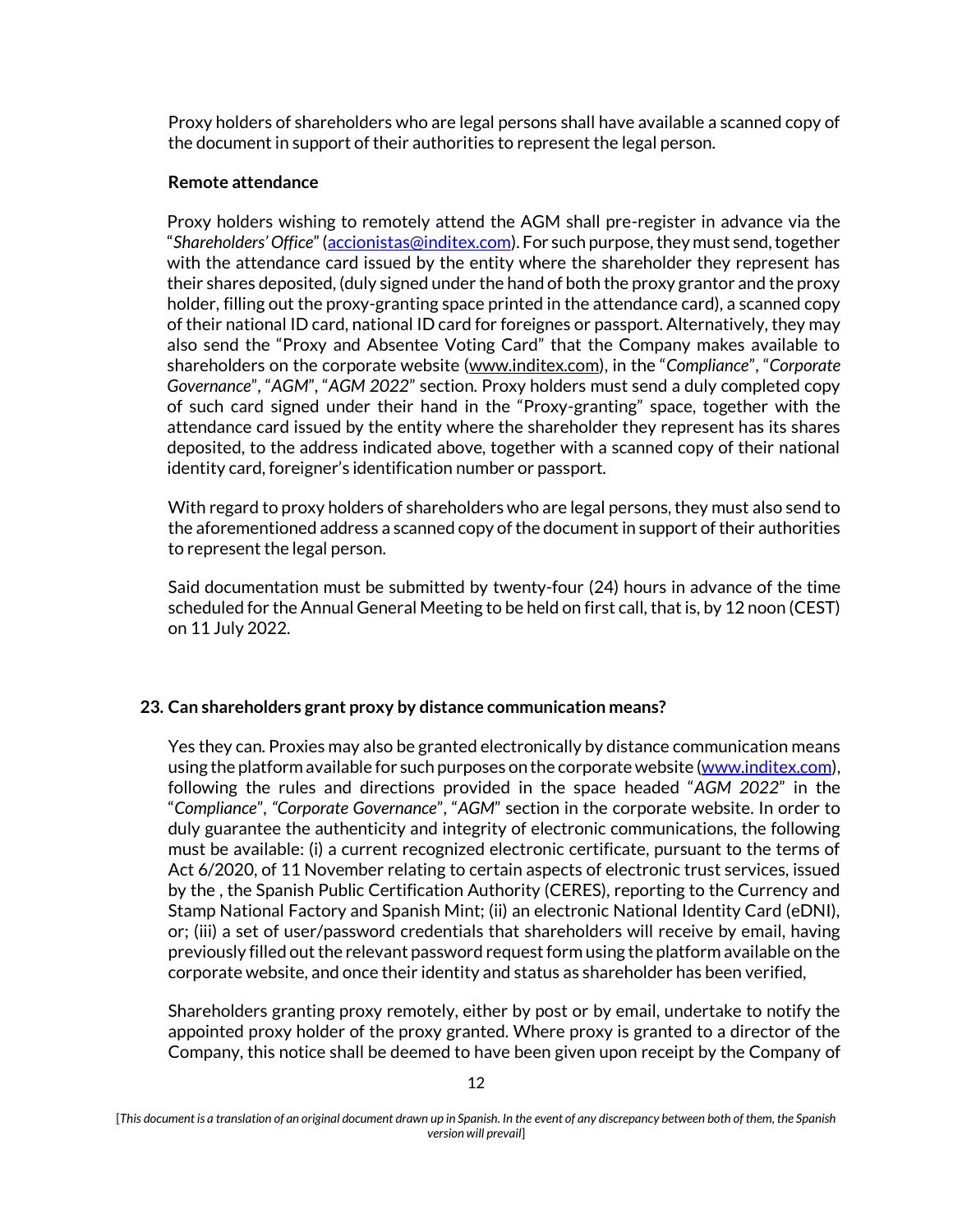said notice of proxy-granting, and in such case proxy holder shall be released from the obligation of identifying himself/herself, as provided in the next paragraph.

On the day and at the venue where the AGM is to be held, proxy holders shall identify themselves by means of their national ID card, national ID card for foreigners or passport. If the proxy has been granted by distance communication means, the appointed proxy holder shall produce, in addition to the foregoing, a printed copy of the proxy granted by post or by email.

Shareholders may not be represented by more than one proxy holder, except as otherwise provided by statute or by the Regulations of the General Meeting of Shareholders.

Likewise, proxy holders may only exercise the voting right of their proxy grantors by attending the Annual General Meeting, either in person or remotely.

### **24. How shall proxy holders vote?**

Proxy holders shall vote on the resolutions proposed to the shareholders at the AGM as directed by the shareholder who granted proxy, pursuant to the provisions of the Articles of Association, the Regulations of the General Meeting of Shareholders and of the "Proxy and Absentee Voting Card".

#### **25. Can proxies granted be revoked?**

Yes, they can be revoked at any time. Additionally, attendance of any shareholder at the AGM, whether in person, remotely or having cast absentee vote, shall entail revocation of any proxy granted irrespective of the date on which it was granted.

### **26. Are shareholders entitled to cast absentee vote in advance of the AGM, without having to attend in person or remotely? How can this be done?**

Yes, they are. Shareholders may cast vote regarding agenda items in advance of the AGM via absentee voting, pursuant to the provisions of the Companies Act, the Articles of Association (article 20) and the Regulations of the General Meeting of Shareholders (section 24).

The following communication means shall be deemed to be valid for remote voting purposes:

(a) Electronic means:

<sup>[</sup>*This document is a translation of an original document drawn up in Spanish. In the event of any discrepancy between both of them, the Spanish version will prevail*]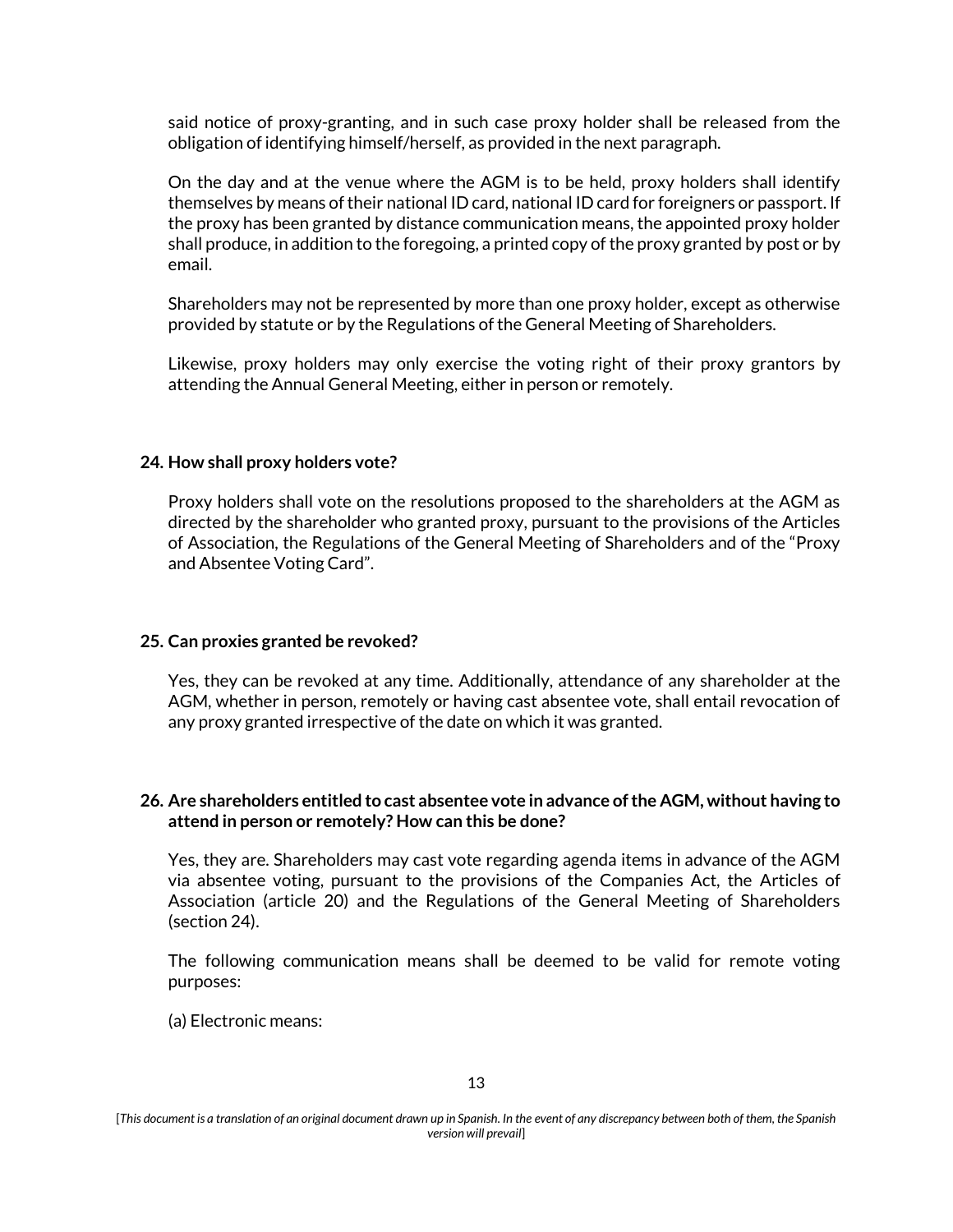Votes by electronic means must be cast through the company's website (www.inditex.com), following the rules and directions provided therein for such purposes in the space headed "*AGM 2022*" in the "*Compliance*", "*Corporate Governance*", "*AGM*" section of the corporate website. In order to duly guarantee the authenticity and integrity of electronic communications, the following must be available: (i) a current recognized electronic certificate, pursuant to the terms of Act 6/2020 of 11 November relating to certain aspects of electronic trust services, issued by the Spanish Public Certification Authority (CERES), reporting to the Currency and Stamp National Factory and Spanish Mint; (ii) an electronic National Identity Card (eDNI), or; (iii) a set of user/password credentials that shareholders will receive by email, having previously filled out the relevant password request form using the platform available on the corporate website, and once their identity and status as shareholder has been verified.

#### (b) By post:

To cast absentee vote by post, shareholders must fill out and sign the space headed "*Absentee Voting*" in the nominative ID card printed by the participant in the Spanish Central Securities Depositary in charge of the Register of Securities, and the Clearing and Settlement of all trades (Iberclear) where they have their shares deposited. Once they have filled out and signed under their hand where indicated the above referred "*Absentee Voting*" space, shareholders may send such card by post or by courier to the following address: Industria de Diseño Textil, Sociedad Anónima (Inditex, S.A.), Shareholders' Office, Avenida de la Diputación, Edificio Inditex, 15143 Arteixo, A Coruña (Spain). Likewise, they may deliver the card duly filled out and signed at the participant in the Spanish Central Securities Depositary in charge of the Register of Securities, and the Clearing and Settlement of all trades (Iberclear) where they have their shares deposited, so that said entity would send it to the Company, timely and in due form.

Where the "*Absentee Voting*" space is not included in the attendance card issued by the participant in the Spanish Central Securities Depositary in charge of the Register of Securities, and the Clearing and Settlement of all trades (Iberclear), or where shareholders should wish to use the "Proxy and Absentee Voting Card" form made available by the Company, shareholders who wish to cast their vote through distance communication means by post should download from the corporate website (www.inditex.com) the "*Proxy and Absentee Voting Card*", found under the space headed "*AGM 2022*", in the "*Compliance*", "*Corporate Governance*", "*AGM*" section, print it, fill it out and sign it in the "*Absentee voting by Post*" space. Subsequently, they must send it to the address above, together with the above mentioned attendance card issued by the entity where they have their shares deposited, duly signed under their hand, or deliver both documents at the entity participant in the Spanish Central Securities Depositary in charge of the Register of Securities, and the Clearing and Settlement of all trades (Iberclear) where they have their shares deposited, so that it sends them timely and in due form to the Company.

## **27. Which are the basic rules on absentee voting and granting proxy by distance communication means?**

<sup>[</sup>*This document is a translation of an original document drawn up in Spanish. In the event of any discrepancy between both of them, the Spanish version will prevail*]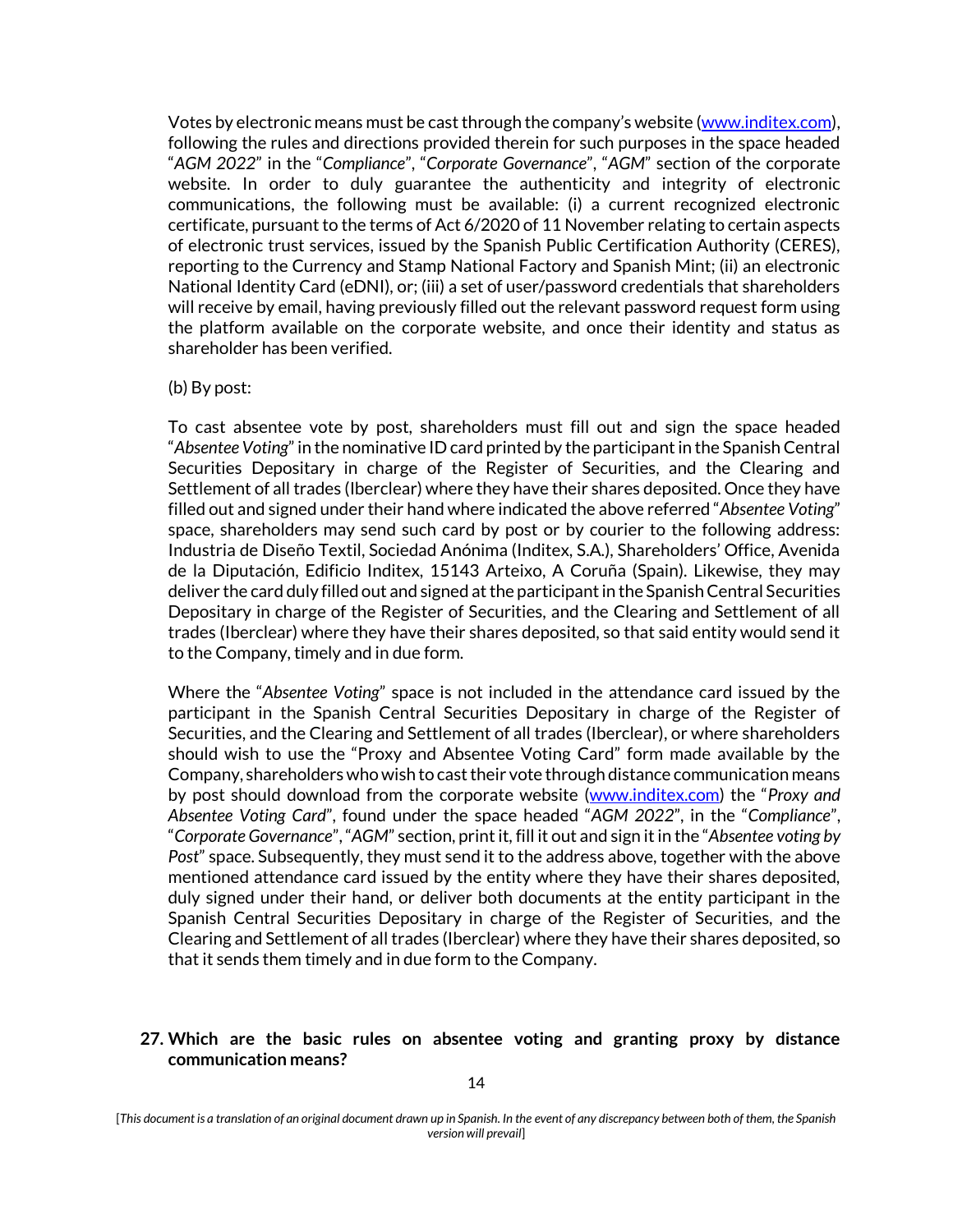In accordance with the provisions of the Companies Act, articles 17 and 20 of the Articles of Association and sections 12 and 24 of the Regulations of the General Meeting of Shareholders, the basic rules regarding absentee voting and granting of proxy through distance communication means are hereunder reproduced:

- i) Absentee votes and proxies granted by distance communication means (whether electronic or by post) shall be received at the Company by twenty-four (24) hours in advance of the time scheduled for the Annual General Meeting to be held on first call, that is by 12 noon (CEST) on 11 July 2022.
- ii) Voting and granting of proxy services by electronic means shall be made available to shareholders as of 23 June 2022, inclusive.
- iii) Absentee voting shall entail the revocation of the proxy granted through distance communication means, regardless of their respective dates.
- iv) Attendance at the Annual General Meeting, either in person or remotely, by any shareholder who has previously granted proxy by electronic means or cast absentee vote, shall entail revocation of said proxy or vote
- v) Votes cast by post or by electronic means shall be deemed to be revoked by a dissenting vote subsequently sent.
- vi) Where a shareholder would validly grant several proxies, the last one received at the Company shall prevail, irrespective of the method used to grant them.
- vii) Before granting proxy, proxy holders shall duly inform the shareholder of the existence of any conflict of interest situation. If such conflict exists after the proxy has been granted, and the proxy grantor had not been immediately informed of its likely existence, the proxy holder shall immediately inform the proxy grantor thereof. In both cases, if after informing the shareholder of the conflict of interest situation, no accurate voting instructions would have been received by the proxy holder regarding each agenda item on which they would have to vote on behalf of the shareholder, the proxy holder shall abstain, without prejudice to the provisions of paragraph viii) below.
- viii) Unless otherwise expressly stated by the shareholder, where the proxy holder is involved in a conflict of interest situation, and they have not received accurate voting instructions, or even having received them, they would deem it best not to exercise such proxy regarding such items to which the conflict of interest refers to, it shall be understood that the proxy grantor has appointed as proxy holder regarding such items, jointly and severally and in succession, should any of them be in turn involved in a conflict of interest situation, first the Chair of the Annual General Meeting, then, the Secretary of the Annual General Meeting, and last, the Director of Capital Markets of the Company. Proxy holder so appointed shall cast vote as they may deem it best in the interest of the proxy grantor, in the scope of the corporate interest

<sup>[</sup>*This document is a translation of an original document drawn up in Spanish. In the event of any discrepancy between both of them, the Spanish version will prevail*]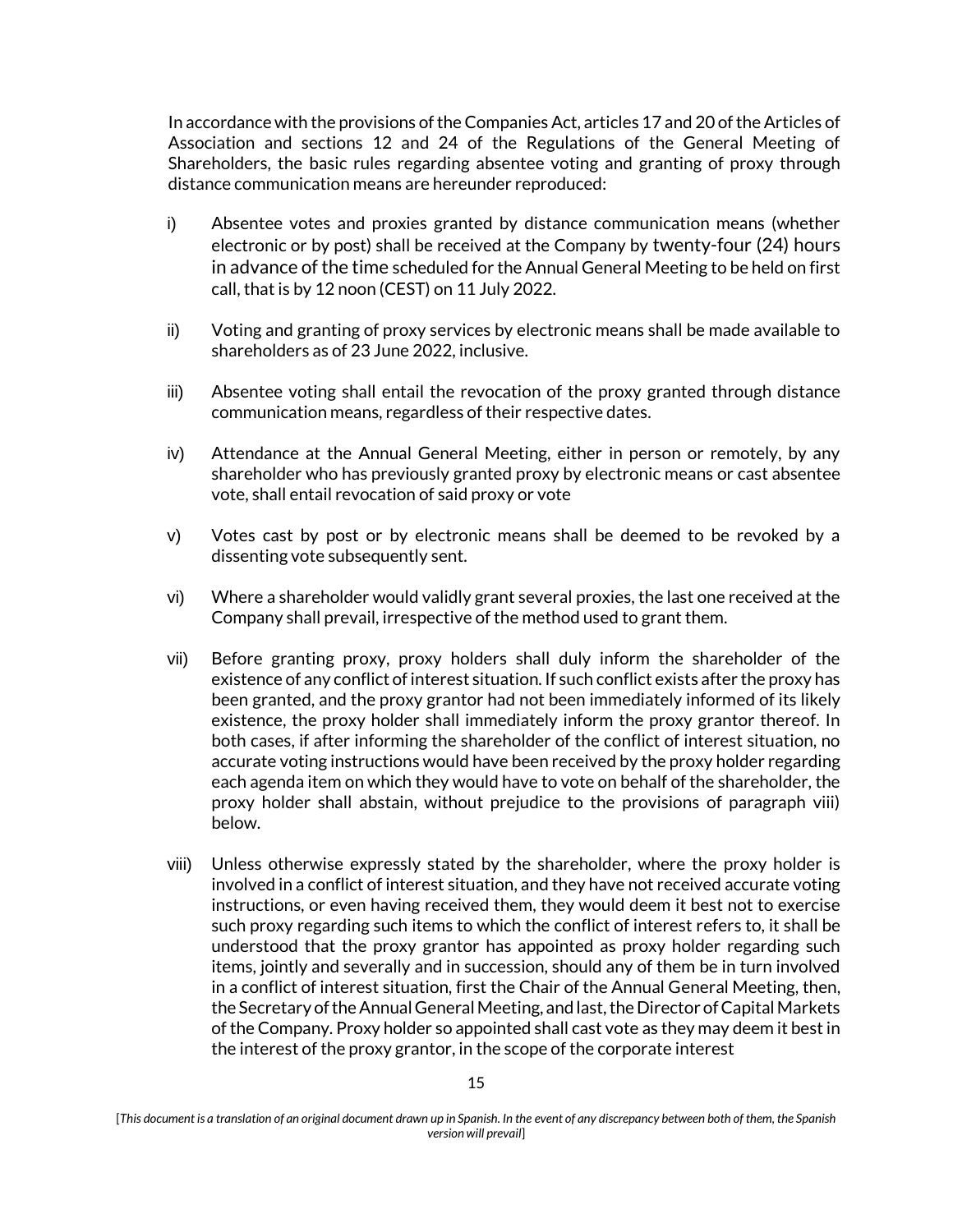- ix) Where no voting instructions have been received regarding the proposed resolutions on agenda item, it shall be understood that the proxy holder has voted for the proposed resolution in question.
- x) Where no voting instructions have been received regarding proposed resolutions on non-agenda items, it shall be understood that the proxy holder has voted as they may deem it best in the interest of the proxy grantor, in the scope of the corporate interest.
- xi) Where the proxy-granting document is handed to the Company without expressly establishing the name or company name of the proxy holder, it shall be understood that the proxy grantor has appointed as proxy holder, jointly and severally and in succession, should any of them be in turn involved in a conflict of interest situation, first the Chair of the Annual General Meeting, second, the Secretary of the Annual General Meeting, and last, the Director of Capital Markets of the Company.
- xii) Mention is hereby made of the fact that: (i) all the directors, including the Chair of the Board, may be involved in a potential conflict of interest situation regarding agenda items 8 and 9, as may be: (ii) Ms Marta Ortega Pérez, Pontegadea Inversiones, S.L. (represented by Ms Flora Pérez Marcote), Mr Amancio Ortega Gaona, and Mr José Arnau Sierra regarding agenda item 5(a); as well as (iii) Mr Óscar García Maceiras, Ms Pilar López Ávarez and Mr Rodrigo Echenique Gordillo, with regards to agenda items 5(b), 5(c) and 5(d), respectively. Likewise, mention is made of the fact that a conflict of interest situation will exist whenever non-agenda items are submitted to the Annual General Meeting regarding the removal of the proxy holder or the filing of a *derivative suit* [acción social de responsabilidad] versus the proxy holder, should this latter be in turn a director of the Company.
- xiii) With regard to absentee voting in connection with proposed resolutions on nonagenda items, and unless otherwise stated, it shall be understood that proxy is granted to the Chair of the Annual General Meeting or, in the event of a conflict of interest, jointly and severally and in succession, to the Secretary of the Annual General Meeting and to the Capital Markets Director, who shall, in the absence of any voting instructions, cast their vote as they may deem it best in the interest of the proxy grantor, in the scope of the corporate interest.
- xiv) Shareholders who are legal persons and those who are non-residents of Spain shall refer to the Company to see whether it would be possible to adapt with proper safeguards the absentee voting and proxy-granting by distance communication means mechanisms to their particular situation.
- xv) Shareholders who are legal persons shall give notice to the Company of any changes or revocation of the powers of their proxy holder. The Company declines any liability until said notice is given

<sup>[</sup>*This document is a translation of an original document drawn up in Spanish. In the event of any discrepancy between both of them, the Spanish version will prevail*]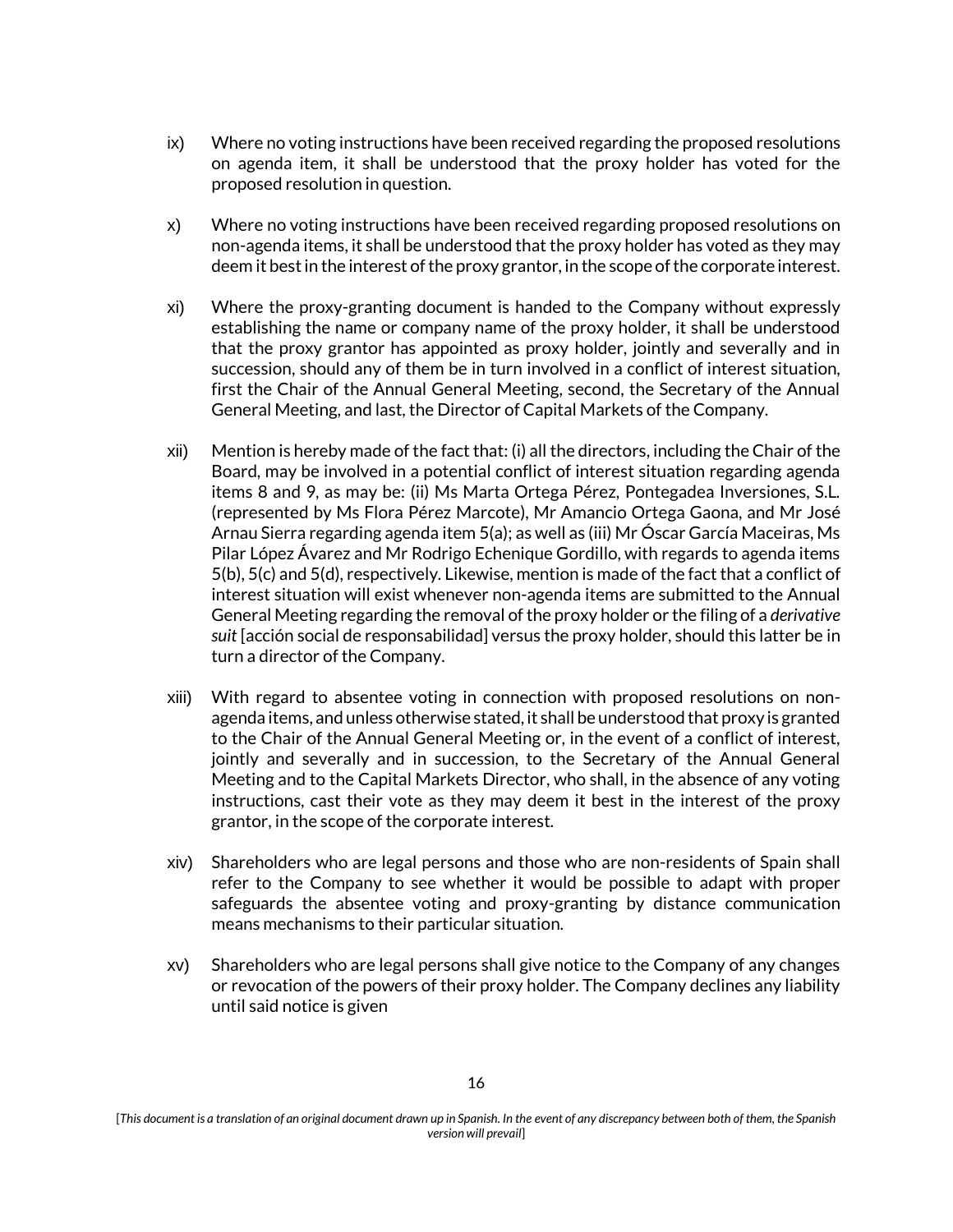- xvi) The validity of any proxy granted by distance communication means and of any absentee vote shall be subject to the establishment of the status of shareholders by means of the company's Stock Ledger. In the event of any discrepancies between the number of shares reported by the shareholder who grants proxy or casts an absentee vote and the one laid down in the Stock Ledger, the number of shares registered at the latter shall be deemed to be valid for the purposes of quorum and voting.
- xvii) The Company reserves the right to suspend, amend or cancel the mechanisms for voting proxy-granting by electronic means for technical or security reasons. The Company shall not be held liable for any damages that shareholders might incur, as the case may be, arising out of any break-downs, line breaks, failures in the Internet connection, malfunction of the Post Office postal service, non-delivery or late delivery by the Spanish Central Securities Depositary in charge of the Register of Securities, and the Clearing and Settlement of all trades (Iberclear) of proxies granted through distance communication means, delivered by the shareholders to such entities, or any other contingencies, beyond the control of the Company, that would hinder or prevent the exercise of the right to cast absentee votes or grant proxy through distance communication means

### **28. How does the Company process personal data of its shareholders or their proxy holders? Who will receive such data? Which are the rights of data subjects?**

Personal data shown in the notice of the Annual General Meeting, those that shareholders and, as the case may be, their proxy holders provide to the Company upon the exercise of their rights to attend, to proxy representation and to vote at the Annual General Meeting, or personal data provided by the financial institutions and investment services companies that are depositaries or custodians of the shares held by such shareholders, through the entity in charge of the book-entry, the Spanish Central Securities Depositary in charge of the Register of Securities, and the Clearing and Settlement of all trades (Iberclear), as well as such data which are gathered from the recording and streaming of the Annual General Meeting (i.e., image and voice), shall be processed under the responsibility of the Company, in order to manage and control both the shareholding relationship and the calling, holding and dissemination of the Annual General Meeting, and comply with its statutory obligations. Data processing is required for such purposes, which are legitimate based upon the relationship with the shareholder and the fulfilment of its statutory obligations.

Data will be provided to the Notary who attends the meeting to take the minutes, and may also be provided to third parties upon the exercise of the statutory right to information. Likewise, they may be accessible to the public to the extent that they are included in the documentation available on the corporate website [\(www.inditex.com\)](http://www.inditex.com/) or are disclosed in the course of the Annual General Meeting which may be recorded and broadcasted through such webpage and via the accredited media. By attending the Annual General Meeting (in person or remotely), attendees consent to be photographed, to the recording of their image and/or voice, and to the reproduction and/or publication and dissemination thereof pursuant to the foregoing terms. The legal basis for the processing of the data consisting of image and/or voice is both the existence of a legitimate interest of the Company in recording

<sup>[</sup>*This document is a translation of an original document drawn up in Spanish. In the event of any discrepancy between both of them, the Spanish version will prevail*]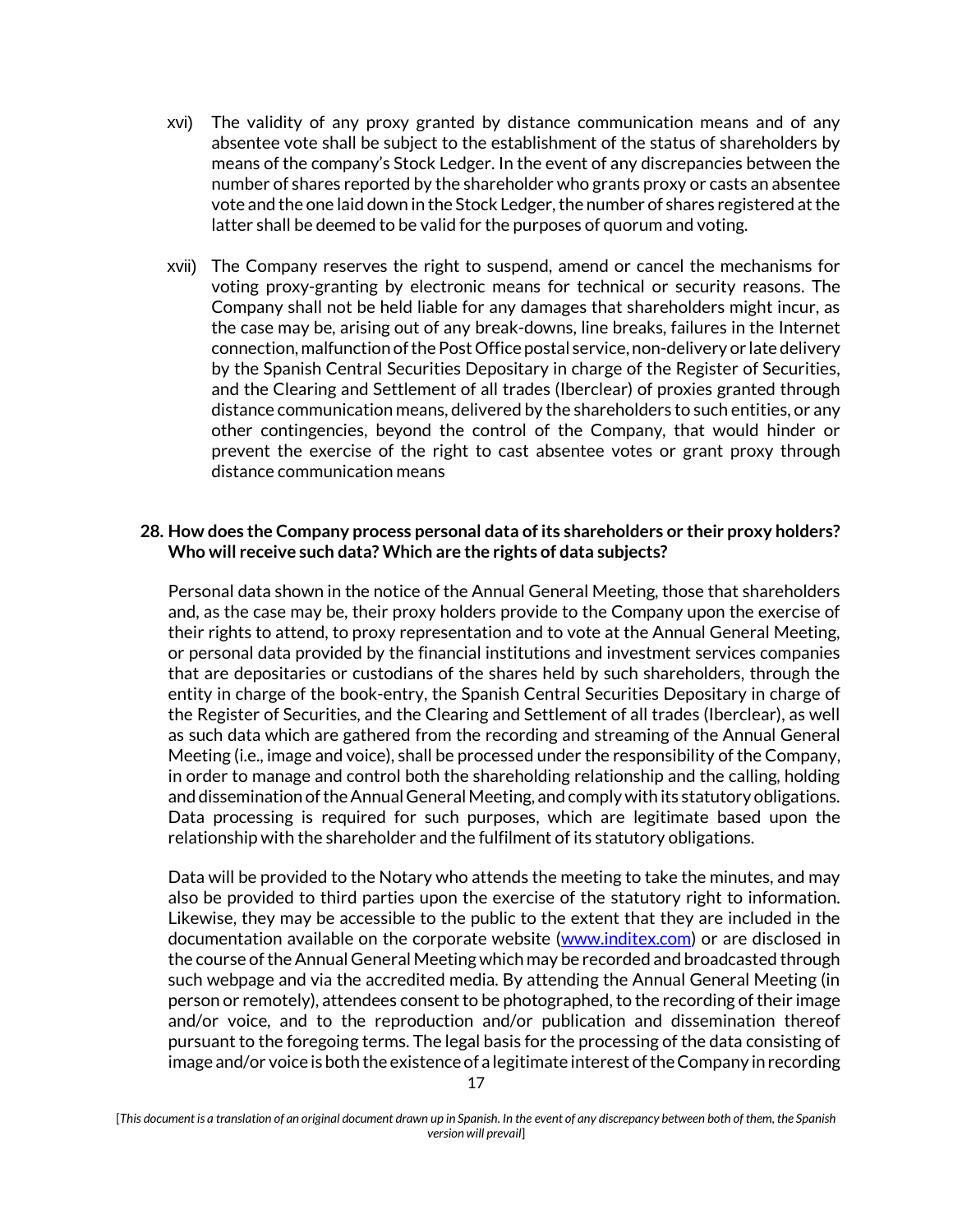and broadcasting the Annual General Meeting, which is acknowledged in the applicable regulations and principles on transparency, and the consent of the shareholder who decides to attend the Annual General Meeting, who has been made available other alternative means to exercise their rights.

Personal data shall be stored while the shareholding relationship exists and for a further period of six (6) years, exclusively for the purposes of addressing any legal or contractual action, unless the period of limitation of any legal or contractual action is, as an exception, higher.

Data subjects may contact and send their requests for the exercise of their rights to access, rectification, erasure or objection, restriction of processing and portability, as well as any other statutory rights on data protection, pursuant to the provisions of Regulation (EU) 2016/679 of the European Parliament and of the Council of 27 April 2016 on the protection of natural persons with regard to the processing of personal data and on the free movement of such data (General Data Protection Regulation), by sending written notice to the Data Protection Officer of the Inditex Group, either to: (i) the registered office of the Company: Avenida de la Diputación, Edificio Inditex, 15143 Arteixo, A Coruña (Spain); or (ii) to the following e-mail address [dataprotection@inditex.com.](mailto:dataprotection@inditex.com) Data subjects may lodge a complaint or request related to data protection to Agencia Española de Protección de Datos [Spanish Data Protection Agency] [\(www.agpd.es\)](http://www.agpd.es/). Further details on the processing of personal data are provided in the Privacy Policy, available on the corporate websit[e www.inditex.com.](http://www.inditex.com/)

Where personal data of natural persons other than the data subject are provided in the attendance or proxy-granting card, and where a third party attends the Annual General Meeting, the shareholder is bound to inform such third party of the issues referred to in the foregoing paragraphs on personal data processing, and meet any other applicable requirements for the appropriate transfer of personal data to the Company, without the Company having to take any further measure vis-à-vis the data subjects. The legal basis for the processing of such third parties' data are the same as the ones for shareholders, described above. Likewise, for further details on the processing of their personal data, third parties can visit the Privacy Policy page available on the corporate website [www.inditex.com.](http://www.inditex.com/) 

### **29. How can the rights of access, rectification, erasure and objection, restriction of processing and portability of persona data be exercised?**

Data subjects may contact and send their requests for the exercise of their rights to access, rectification, erasure or objection, restriction of processing and portability, as well as any other statutory rights on data protection, pursuant to the provisions of Regulation (EU) 2016/679 of the European Parliament and of the Council of 27 April 2016 on the protection of natural persons with regard to the processing of personal data and on the free movement of such data (General Data Protection Regulation), by sending written notice to the Data Protection Officer of the Inditex Group, either to: (i) the registered office of the Company: Avenida de la Diputación, Edificio Inditex, 15143 Arteixo, A Coruña (Spain); or (ii) to the

<sup>[</sup>*This document is a translation of an original document drawn up in Spanish. In the event of any discrepancy between both of them, the Spanish version will prevail*]